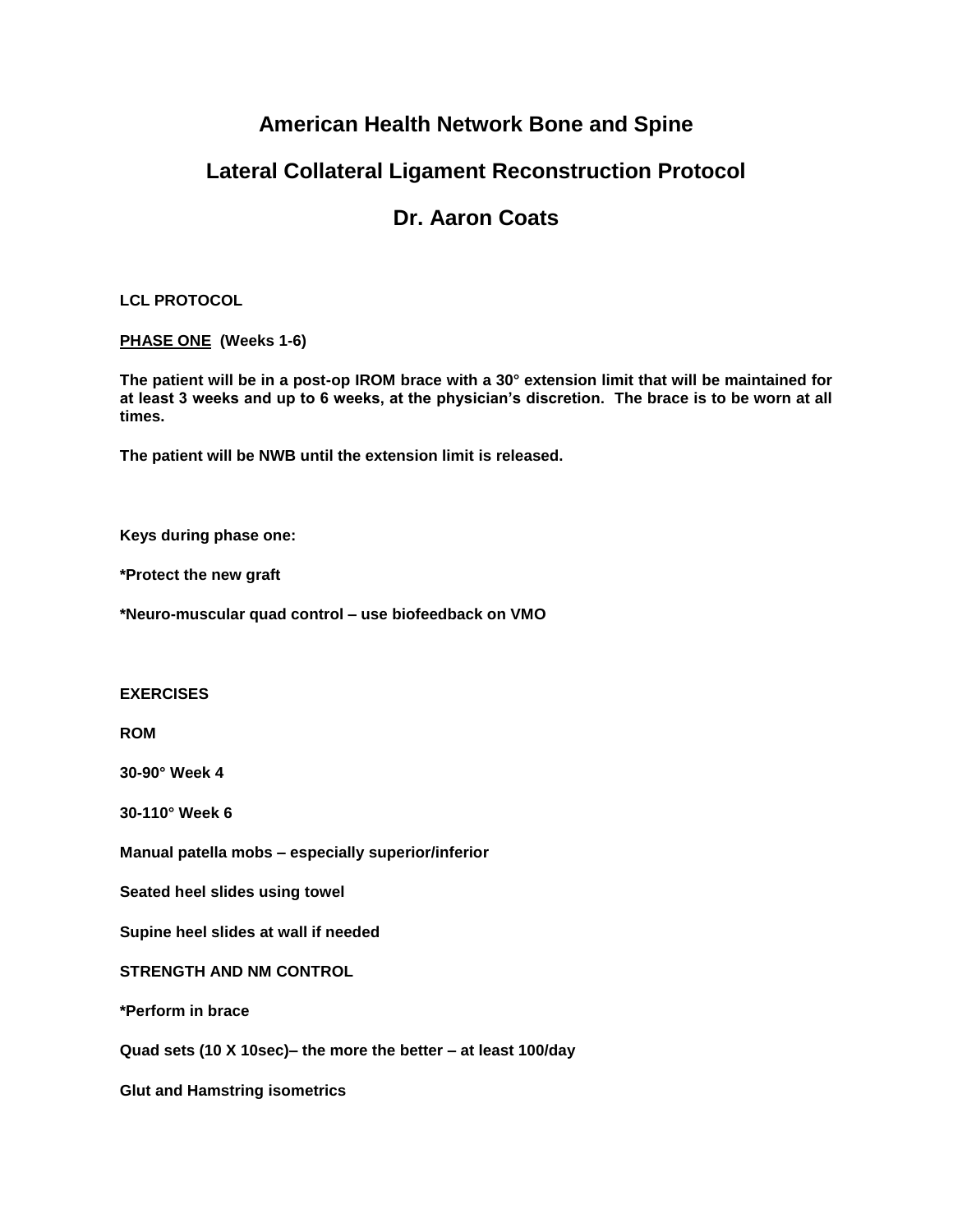**LAQ (90-30°)**

**Seated hip flexion**

**Multi-hip**

**STRETCHING**

**Hamstring stretch – hold 30 seconds; perform in brace**

**Gastroc stretch with towel – hold 30 seconds; in brace**

**MODALITIES**

**EMS may be needed to facilitate quad if contraction cannot be voluntarily evoked**

**EGS may be needed to help control swelling and increase circulation**

**Ice should be used following exercise and initially every hour for 20 minutes**

**\*Perform HEP 3X/Day**

#### **PHASE TWO (Weeks 6-12)**

**By end of this phase, the patient should ambulate with N gait, have good quad control, controlled swelling, and be able to ascend/descend stairs.**

#### **EXERCISES**

**ROM**

**Work slowly to full extension**

**Knee flexion 0-120 by 8 weeks. Full range by week 12**

**Heel slides – seated and/or supine**

#### **STRENGTH**

**Quad sets are continued until swelling is gone and quad tone is good**

**SLR (3 way) add ankle weights when ready**

**Shuttle/Total gym – 30-100° - bilateral and unilateral; focus on weight distribution more on heel than toes to avoid overload on Patella tendon**

**Multi-hip – increase intensity as able**

**Closed chain terminal knee extension (TKE)**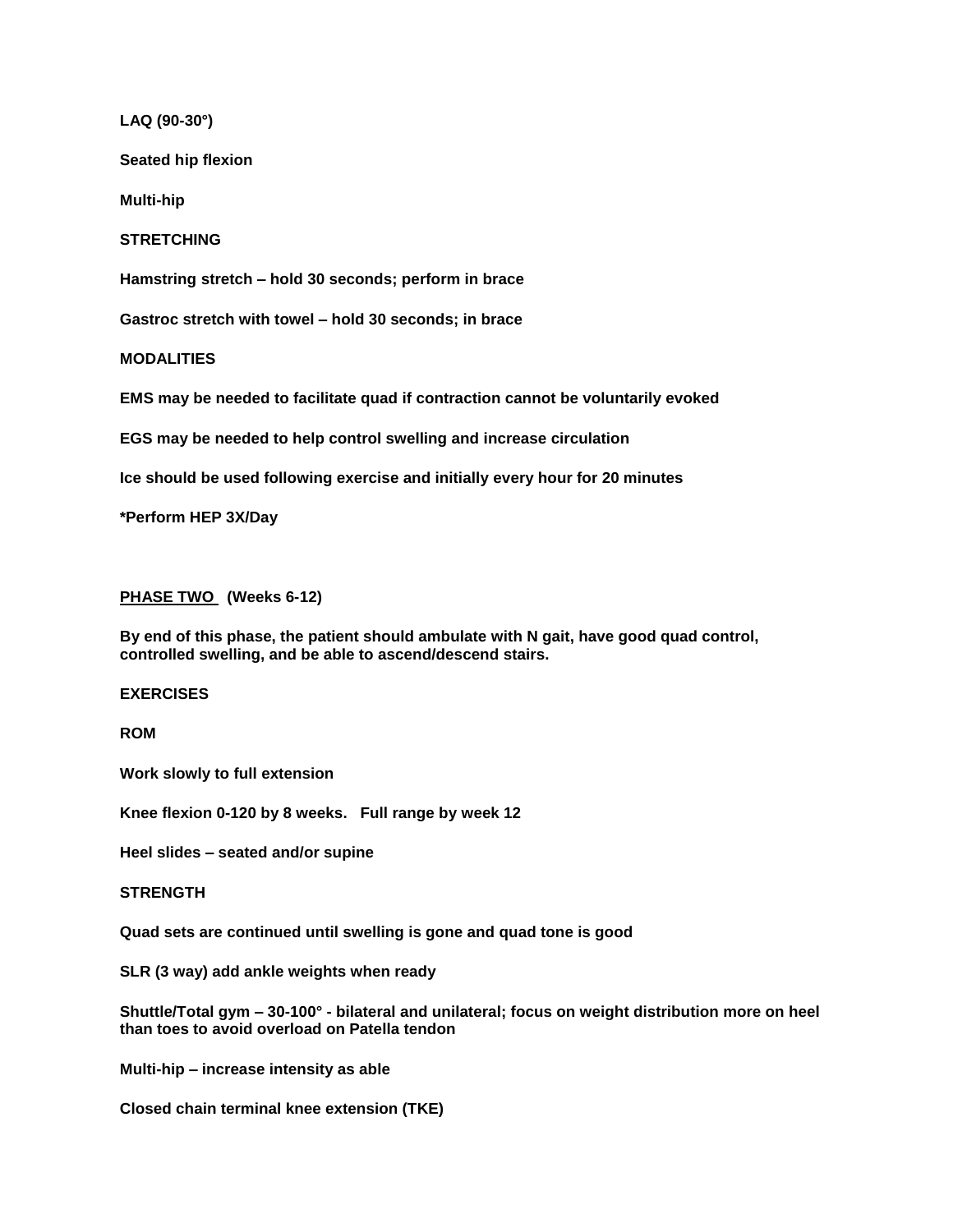**Leg Press**

**Step-ups – forward**

**Step-overs**

**Hamstring curls**

**Wall squats**

**Calf raises**

**CARDIO**

**Cycle when 110° of flexion is reached**

**STRETCHING**

**Continue with HS and calf stretching**

**BALANCE**

**Weight shifting – med/lat**

**Single leg stance – even and uneven surface – focus on knee flexion** 

**Plyoball – toss**

**GAIT**

**Cone walking – forward, lateral** 

**MODALITIES**

**Continue to use ice following exercise**

**\*Pt may be measured for medial unloader that protects against varus and hyperextension**

**PHASE THREE (Weeks 12-36)**

**ROM**

**Full ROM should work to be achieved**

**STRETCHING**

**Continue with HS and calf stretch**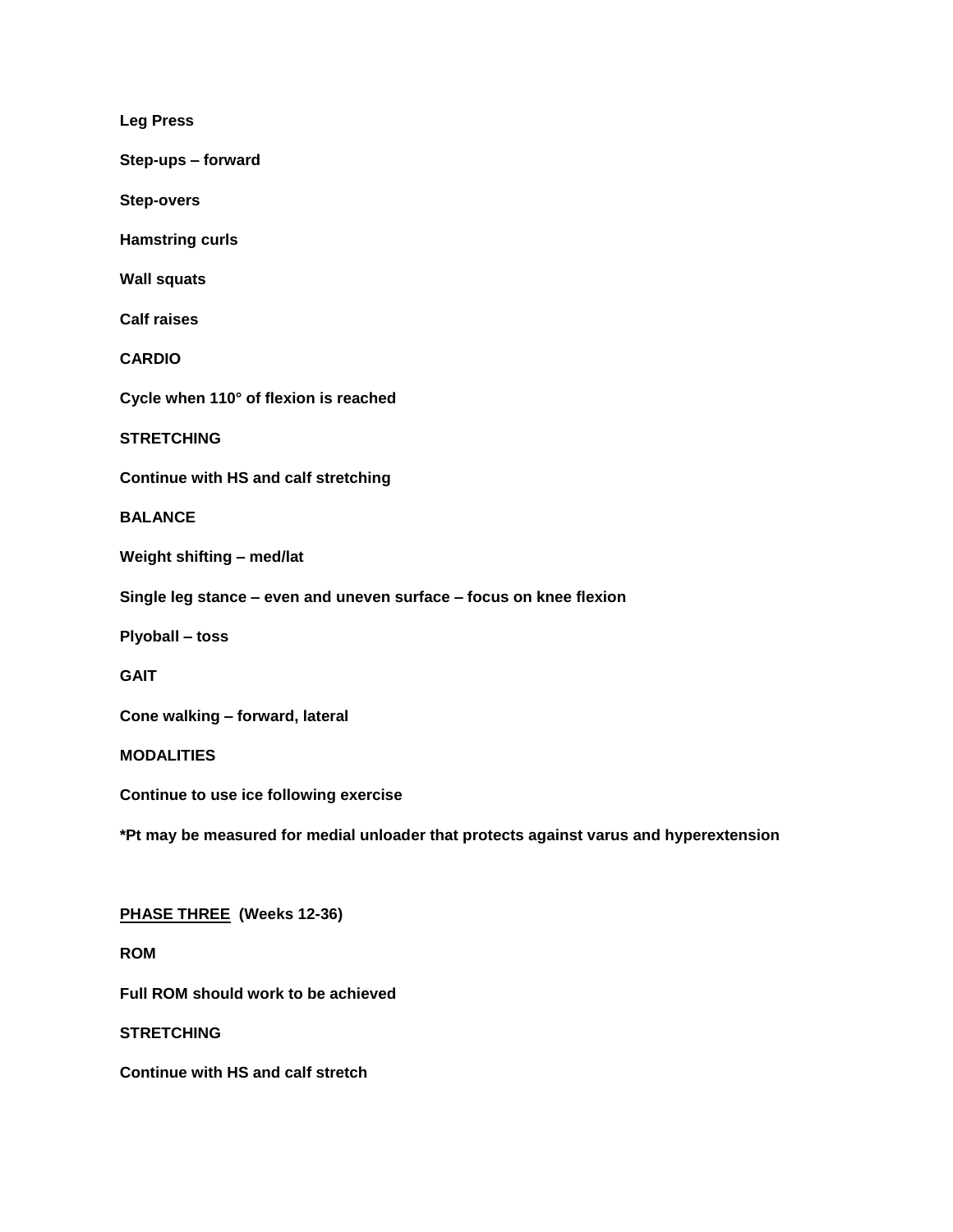**Initiate quad stretch**

#### **STRENGTH**

**Continue with above exercises, increasing intensity as able** 

**Step-ups – forward and lateral; add dumbbells to increase intensity; focus on slow, controlled movement during the ascent and descent**

**Squats – Smith press or standing (wk 8)**

**Lunges – forward and reverse; add dumbbells or med ball**

**T-band hip flexion**

**Single leg squats**

**Single leg wall squats**

**Cycle – increase intensity; single leg cycle maintaining 80 RPM**

**BALANCE**

**Plyoball – toss – even and uneven surface**

**Squats on balance board/foam roll/airex**

**Steamboats – 4 way; even and uneven surface**

**Strength activities such as step-ups and lunges on airex**

**CARDIO**

**Cycle and EFX – increase intensity**

**MODALITIES**

**Continue to use ice after exercise**

**\*Continue with HEP at least 3X/week**

#### **PHASE FOUR (Weeks 12-36)**

**Exercises for strengthening should continue with focus on high intensity and low repetitions (6- 10) for increased strength.** 

**Initiate lateral movements and sports cord: lunges, forward, backward, or side-step with sports cord, lat step-ups with sports cord, step over hurdles.**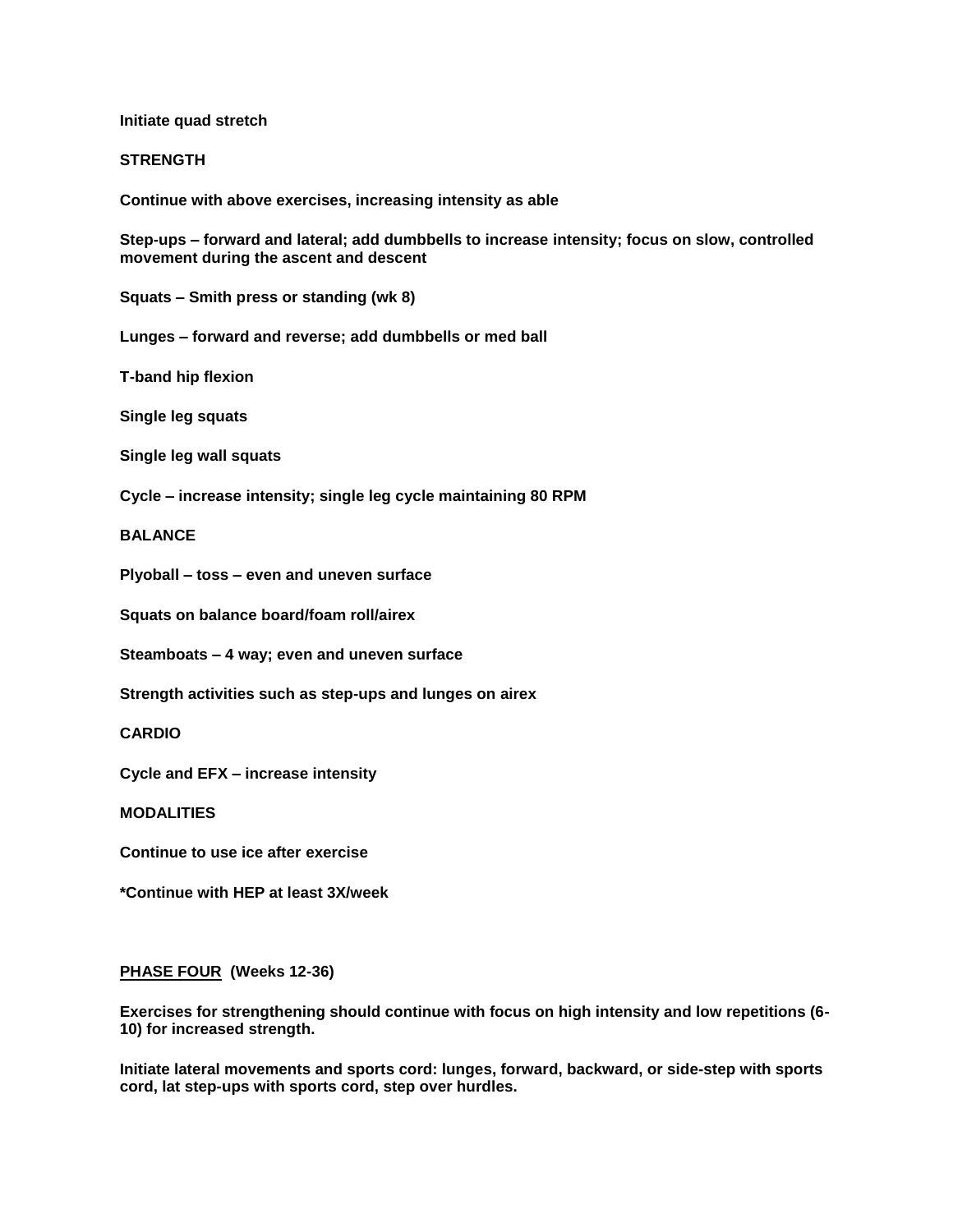#### **Jogging/Plyos:**

**When cleared by the physician, the patient can begin light plyos and jogging at a slow to normal pace focusing on achieving normal stride length and frequency. Initiate jogging for 2 minutes, walking for 1 until this is comfortable for the patient and then progress the time as able. Jogging should first be performed on a treadmill or track (only straight-aways) and then progressed to harder surfaces such as grass and then asphalt or concrete. It is normal for the patient to have increased swelling as well as some soreness but this should not persist beyond one day or the patient did too much.**

**Jump rope and line jumps can be initiated when the patient is cleared to jog.** 

**This can be done for time or repetitions and should be done bilaterally and progressed to unilateral.**

**Jogging and plyos should be performed with brace on.**

**Advanced Plyos can include squat jumps, tuck jumps, box jumps, depth jumps, 180 jumps, cone jumps, broad jumps, scissor hops**

**Leg circuit: squats, lunges, scissor jumps on step, squat jumps**

**Power skipping**

**Bounding in place and for distance**

**Quick feet on step – forward and side-to-side – use sports cord**

**Progress lateral movements – shuffles with sports cord; slide board**

**Ladder drills**

**Swimming – all styles**

**Focus should be on quality, NOT quantity**

**Landing from jumps is critical – knees should flex to 30° and should be aligned over second toe. Controlling valgus will initially be a challenge and unilateral hops should not be performed until this is achieved.** 

**Initiate sprints and cutting drills.**

**Progression: Straight line, figure 8, circles, 45° turns, 90° cuts**

**Carioca**

**Sports specific drills**

**Biodex test** 

**Single leg hop test**